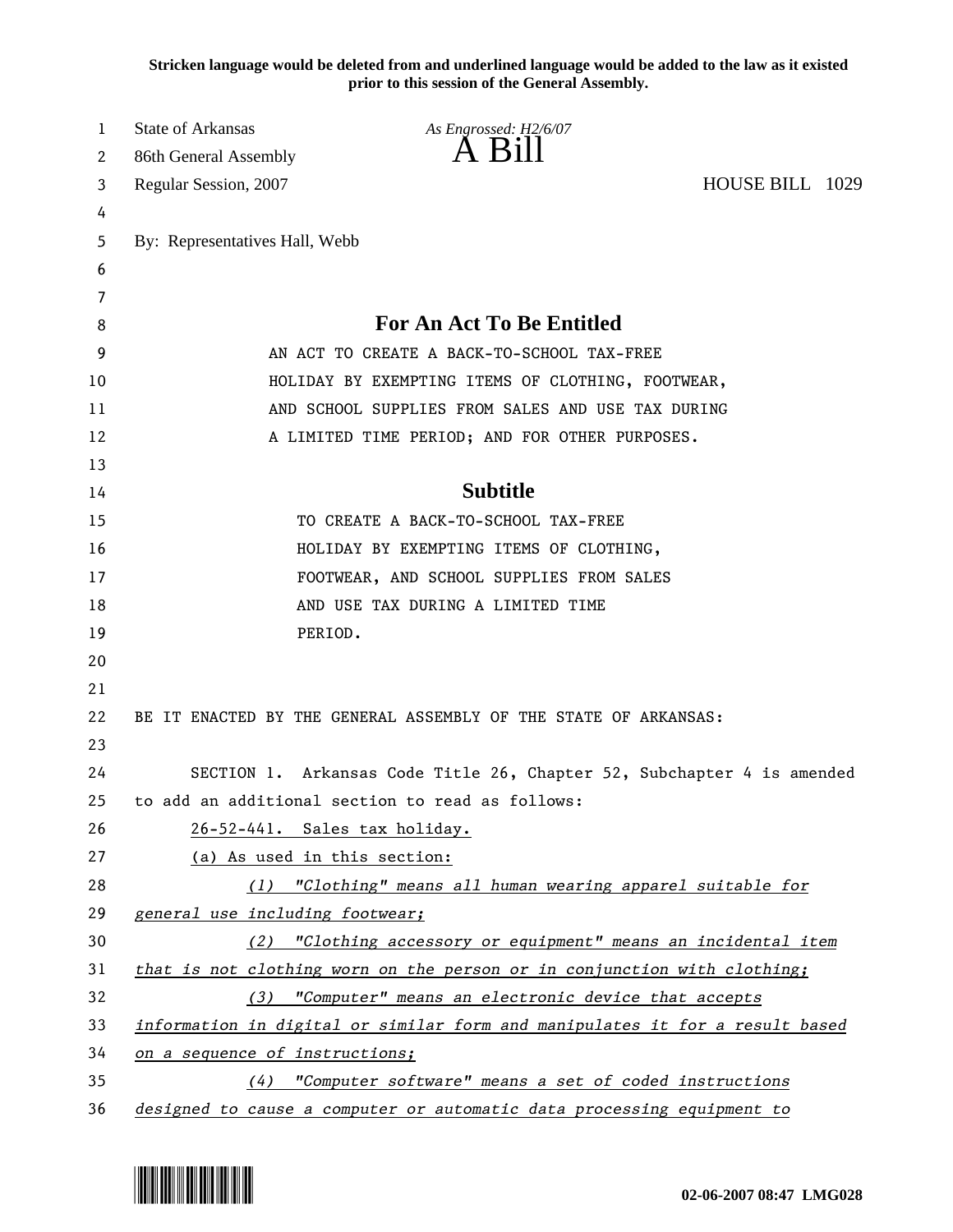| 1  | perform a task;                                                              |  |  |
|----|------------------------------------------------------------------------------|--|--|
| 2  | "Protective equipment" means an item for human wear designed<br>(5)          |  |  |
| 3  | for protection of the wearer against injury or disease or as protection      |  |  |
| 4  | against damage or injury of other persons or property but not suitable for   |  |  |
| 5  | general use;                                                                 |  |  |
| 6  | "School computer supply" means an item commonly used by a<br>(6)             |  |  |
| 7  | student in a course of study in which a computer is used;                    |  |  |
| 8  | "School instructional material" means written material or a<br>(7)           |  |  |
| 9  | book commonly used by a student in a course of study as a reference to learn |  |  |
| 10 | the subject being taught;                                                    |  |  |
| 11 | (8) "School supply" means an item commonly used by a student in              |  |  |
| 12 | a course of study; and                                                       |  |  |
| 13 | (9) "Sport or recreational equipment" means an item designed for             |  |  |
| 14 | human use and worn in conjunction with an athletic or recreational activity  |  |  |
| 15 | that is not suitable for general use.                                        |  |  |
| 16 | (b) Except as limited under subsection (c) of this section, the              |  |  |
| 17 | following items are exempt from the excise tax imposed by this chapter every |  |  |
| 18 | year for a seventy-two hour (72-hour) period beginning at 12:00 a.m. on the  |  |  |
| 19 | first Friday in August and ending at 12:00 a.m. on the following Monday:     |  |  |
| 20 | (1) Clothing;                                                                |  |  |
| 21 | (2) A school supply;                                                         |  |  |
| 22 | (3) A computer, computer software, and school computer supply;               |  |  |
| 23 | and                                                                          |  |  |
| 24 | School instructional material.<br>(4)                                        |  |  |
| 25 | Subsection (b) of this section does not apply to:<br>(c)                     |  |  |
| 26 | A single item of clothing with a sales price exceeding one<br>(1)            |  |  |
| 27 | hundred dollars (\$100);                                                     |  |  |
| 28 | A single school supply with a sales price that exceeds one<br>(2)            |  |  |
| 29 | hundred dollars (\$100);                                                     |  |  |
| 30 | Clothing accessory or equipment;<br>(3)                                      |  |  |
| 31 | Sport or recreational equipment;<br>(4)                                      |  |  |
| 32 | (5)<br>Protective equipment;                                                 |  |  |
| 33 | (6)<br>The rental of clothing; and                                           |  |  |
| 34 | A single purchase of a computer, computer software, and any<br>(7)           |  |  |
| 35 | school computer supply with a sales price exceeding seven hundred fifty      |  |  |
| 36 | dollars $( $750)$ .                                                          |  |  |